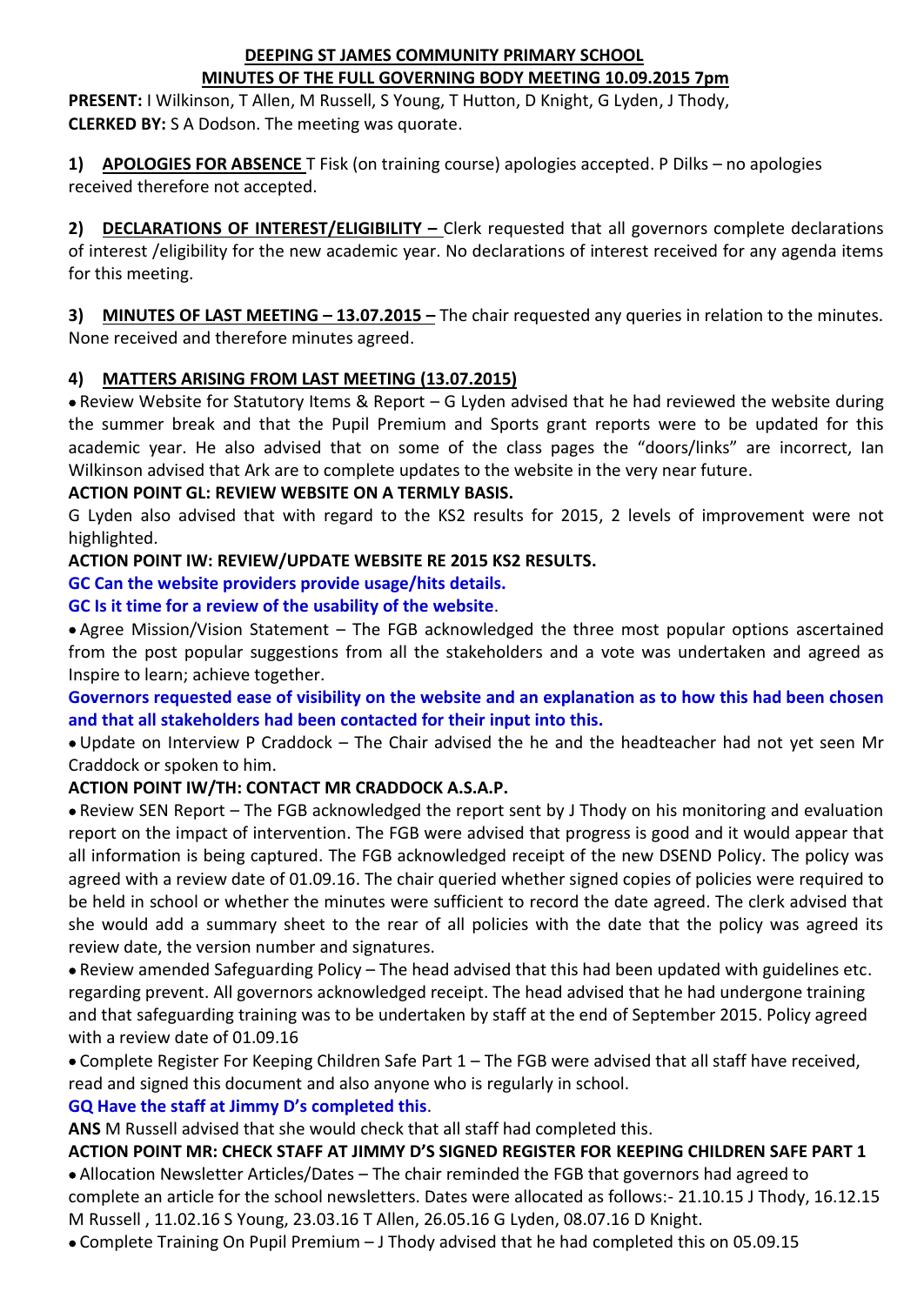Agree Rota For Chairs Of Sub-Committee Meetings – The FGB had acknowledged that they wanted to ensure succession planning within the FGB and therefore a rota of chairing the subcommittee meetings was agreed as: Finance 19.10.15 T Hutton, 20.01.16 T Fisk, 27.04.16 G Lyden 04.07.16 D Knight

Curriculum and Standards T Allen 15.10.15, J Thody 26.11.15, P Dilks 17.03.16, S Young 18.07.16.

 Agree Peer Review Group(s) – The following were agreed as peer review pairings T Allen/J Thody, M Russell/G Lyden, S Young/D Knight, T Fisk/P Dilks, T Hutton/new governor, I Wilkinson/S Dodson.

**ACTION POINT SAD: AGENDA ITEM 12.11.15 FGB - FORMAT AND STANDARDISED QUESTIONS FOR PEER REVIEW GROUPS.** A discussion ensued as to how many meetings etc. that needs to be undertaken and it was agreed that this process had to be completed at least annually and by the end of June 2016.

**5) REVIEW and AGREE STANDING ORDERS FOR FGB** The FGB acknowledged receipt in advance of the meeting for review and unanimously agreed the standing orders for 2015/2016.

**6) REVIEW, AGREE AND COMPLETE CODE OF CONDUCT** The FGB acknowledged receipt in advance of the meeting for review and unanimously agreed the code of conduct for 2015/2016.

**7)REVIEW AND AGREE SDP** 2014/2015 was reviewed and discussed against the targets, specifically the percentages of pupils making more than 2 levels progress. Governors acknowledged that progress has been good with 93% of pupils making expected progress and 27% making more than expected progress in reading, 100% making expected progress and 63% more than expected progress in writing and 100% making expected progress and 57% more than expected progress in Maths. The FGB also acknowledged that in KS1 pupils are below national average in Maths and Reading. The FGB were advised that EYFS level development was higher than national average. The FGB were informed that the SDP was discussed with staff at beginning of term.

**ACTION POINT SAD: LOAD 2015/2016 SDP ONTO WEBSITE WITH DATE LOADED.**

**GC Does this include areas from the Ofsted Action Plan ANS** The headteacher confirmed that this is included.

**8) REVIEW AND AGREE SEF** The FGB were advised that this has been updated since issuing as various results have been further analysed and APS for school and national average has been added .

## **ACTION POINT IW: ISSUE REVISED SEF TO CLERK FOR LOADING ONTO WEBSITE**.

**GC Does this get published to staff. ANS** The head advised in the contrary as it is a living document but that it would be issued to staff as requested by the FGB

**GC We are saying 2 when Ofsted gave us 3 are we secure in this judgement?**

**9) REVIEW POST OFSTED ACTION PLAN –** The head advised that reading across KS1 needs to be standardised and all areas of the Ofsted Action Plan have been incorporated into SDP 2015/2016. **ACTION POINT IW: TO ISSUE UPDATED OFSTED ACTION PLAN TO CLERK FOR ISSUE TO GOVERNORS**

# **10) REVIEW OF PROGRESS/UPDATE ON GOVERNORS ACTION PLAN**

Update on policy review – The clerk advised that all policies would be updated with a template denoting review dates etc. to ensure ease of reference. The FGB acknowledged the receipt of the new amended and updated Behaviour Policy. Policy agreed with a review date of 01.09.16

## **ACTION POINT IW: SEND INTIMATE CARE POLICY TO FGB FOR REVIEW.**

# **ACTION POINT SAD: ENSURE AGENDA ITEM 12.11.15**

Update on required training for governors – Discussion ensued regarding cluster/bespoke training and it was agreed that this would be referred by the head at the Heads and Chairs meeting on 30.9.15.

- Update on appointment of governors see agenda item 4.3
- Update on governor's notice board Governors acknowledged this had been completed and was in situ.
- Update on review of Parent view G Lyden advised that there was no changes in the numbers or

comments since this was last reviewed and that there was none for this academic year, 2015/2016.

# **11) IMPACT ON GOVERNANCE**

Review of SEF/Website – Ensuring appropriate development and that the website had all statutory requirements and ease of usability by parents, staff and governors.